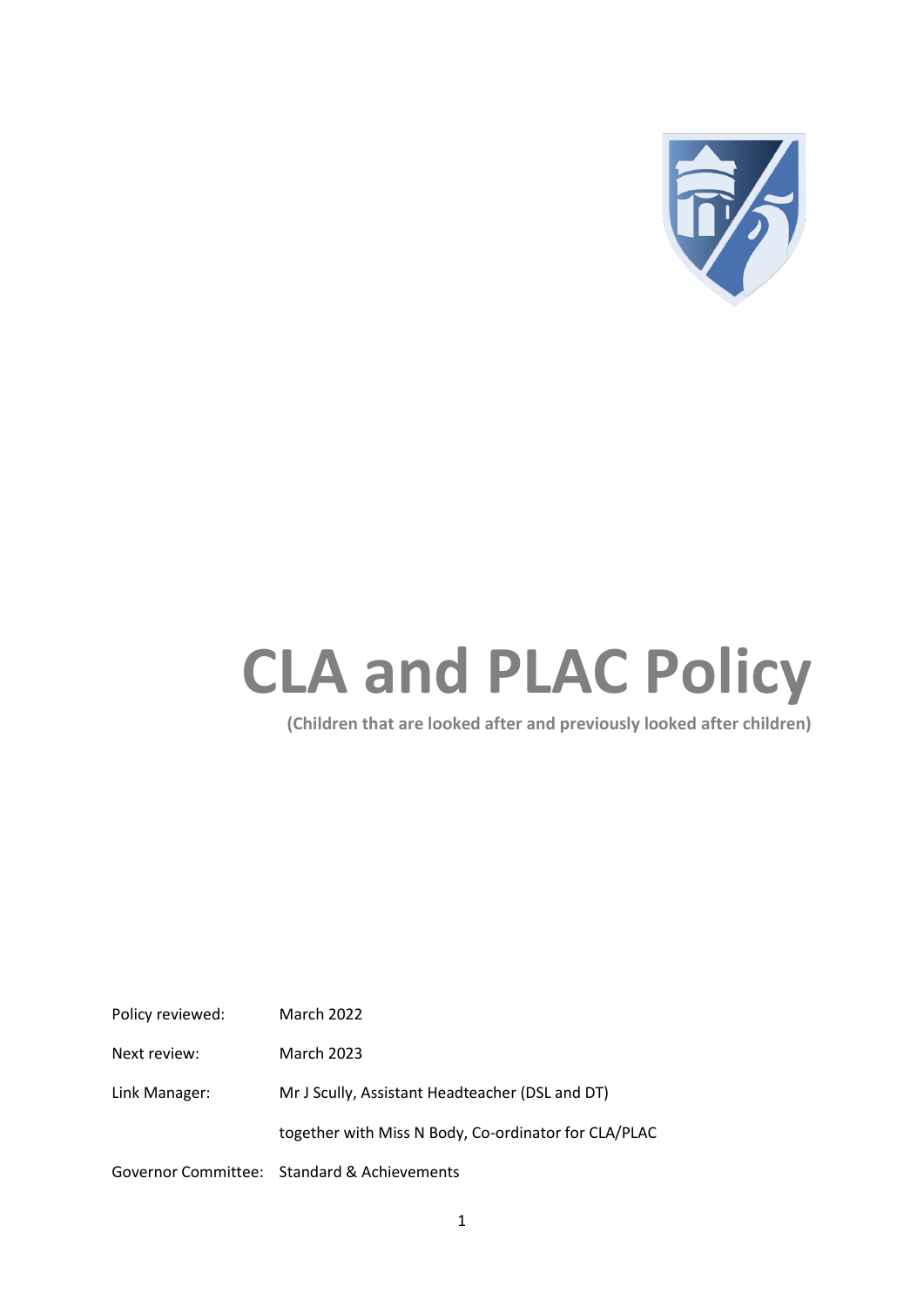# **Education of Children Looked After and Previously Looked-After Children**

The governing body of Sale High School is committed to providing high quality education for all its pupils, based on equality of opportunity, access and outcomes. The governing body recognises the need to champion performance, for children looked after (CLA) and previously looked after children (PLAC) and is committed to improving outcomes for them.

The governing body is committed to ensuring that CLA and PLAC are supported as fully as possible and will ensure that the following are in place, and are working effectively:

- 1. A Designated Governor for CLA and PLAC
- 2. A Designated Teacher for CLA and PLAC
- 3. Personal Education Plans (PEPs) for all CLA
- 4. The Designated Teacher, as a minimum, will have two days a year for training opportunities specific to factors that impact on the attainment of CLA and PLAC.
- 5. All staff in school will have a clear understanding of the issues that affect CLA and PLAC; their learning needs; how to support them in school and issues relating to confidentiality.
- 6. Policies, procedures and strategies to promote the achievement and well-being of this vulnerable group.

## **THE ROLE OF THE DESIGNATED TEACHER FOR LOOKED-AFTER AND PREVIOUSLY LOOKED-AFTER CHILDREN**

- 1. The designated teacher is the central point of initial contact within Sale High School. They ensure that the school plays its role to the full in making sure arrangements are joined-up and minimise any disruption to a child's learning.
- 2. The designated teacher has a leadership role in promoting the educational achievement of every CLA and PLAC on the school's roll. This involves, working with the Virtual School Head to promote the education of CLA and PLAC and promoting a whole school culture where the personalised learning needs of these children matter and their personal, emotional and academic needs are prioritised.
- 3. The Virtual Head now has a remit to work with any child with a social worker. School will be referring to Virtual Head for students in these cases or as appropriate.
- 4. The designated teacher takes lead responsibility for ensuring school staff understand the things which can affect how CLA and PLAC learn and achieve and how the whole school supports the educational achievement of these pupils.
- 5. The designated teacher promotes the educational achievement of CLA and PLAC by contributing to the development and review of whole school policies.
- 6. The designated teacher promotes a culture in which CLA and PLAC:
	- Are able to discuss their progress and be involved in setting their own targets, have their views taken seriously, and are supported to take responsibility for their own learning.
	- Are prioritised in any selection of pupils who would benefit from one-to-one tuition, and that they have access to academic focused study support.
	- Are encouraged to participate in school activities and in decision making within the school and the care system.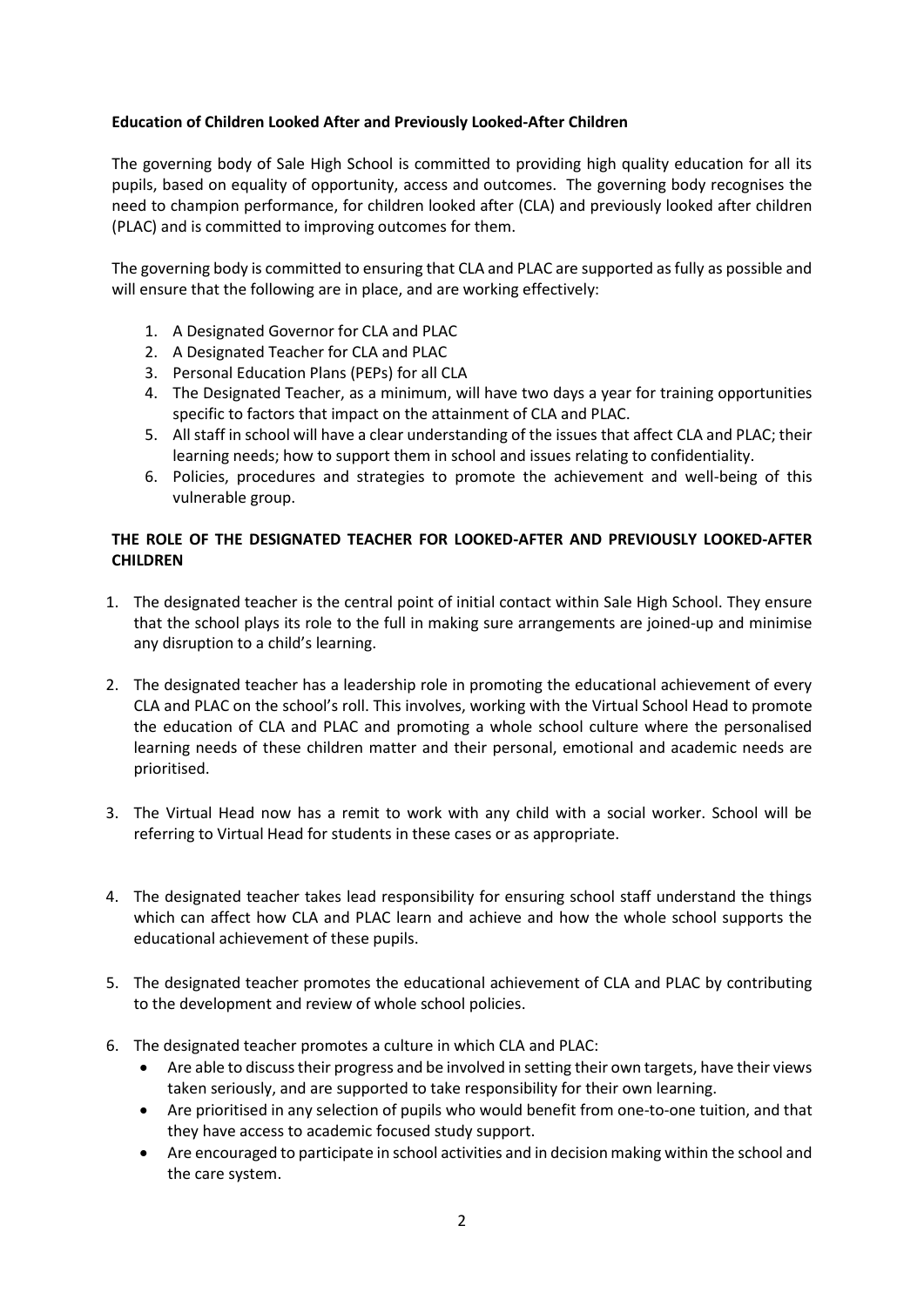- Believe they can succeed and aspire to further and higher education or highly skilled jobs; and can discuss difficult issues (such as SEN, bullying, attendance) in a frank manner with a sympathetic and empathetic adult.
- 7. The designated teacher is a source of advice for teachers about:
	- differentiated teaching strategies appropriate for individual pupils who are CLA or PLAC
	- the use of Assessment for Learning (AfL) approaches to improve the short and medium term progress of CLA and PLAC
	- to help them and their teachers understand where they are in their learning (including any knowledge gaps), where they need to go, and how to get there.
- 8. The designated teacher works directly with CLA and PLAC and their carers, parents or guardians to:
	- promote good home-school links
	- support progress by paying particular attention to effective communication
	- ensure they understand the potential value of one-to-one tuition and are equipped to engage with it at home
	- ensure they are aware of how the school teaches key skills such as reading and numeracy
	- encourage high aspirations and working with the child to plan for their future success and fulfilment.
- 9. The designated teacher has lead responsibility for the development and implementation of PEPs for CLA within school in partnership with others as necessary.
- 10. The designated teacher is responsible for ensuring that the PEPs are completed within statutory timescales and a copy is returned to the Virtual School Head as outlined in the PEP guidance.
- 11. The CLA Co-ordinator works closely with the school's Designated Safeguarding Lead to ensure that any safeguarding concerns regarding CLA and PLAC are responded to quickly and effectively.
- 12. The designated teacher is aware that the Virtual School Head provides information and advice to parents and designated teachers on meeting the needs of PLAC. The designated teacher should fully involve parents and guardians in decisions affecting their child's education, including any requests to the Virtual School Head for advice on meeting their individual needs.

#### **ROLES AND RESPONSIBILITIES OF ALL STAFF**

All staff in this school will:

- 1. have high expectations of CLA and PLAC's learning and set targets to accelerate educational progress;
- 2. be aware of the emotional, psychological and social effects of loss and separation (attachment awareness) from birth families and that some children may find it difficult to build relationships of trust with adults because of their experiences, and how this might affect the child's behaviour;
- 3. understand how important it is to see CLA and PLAC as individuals rather than as a homogeneous group, not publicly treat them differently from their peers, and show sensitivity about who else knows about their looked-after or previously looked-after status;